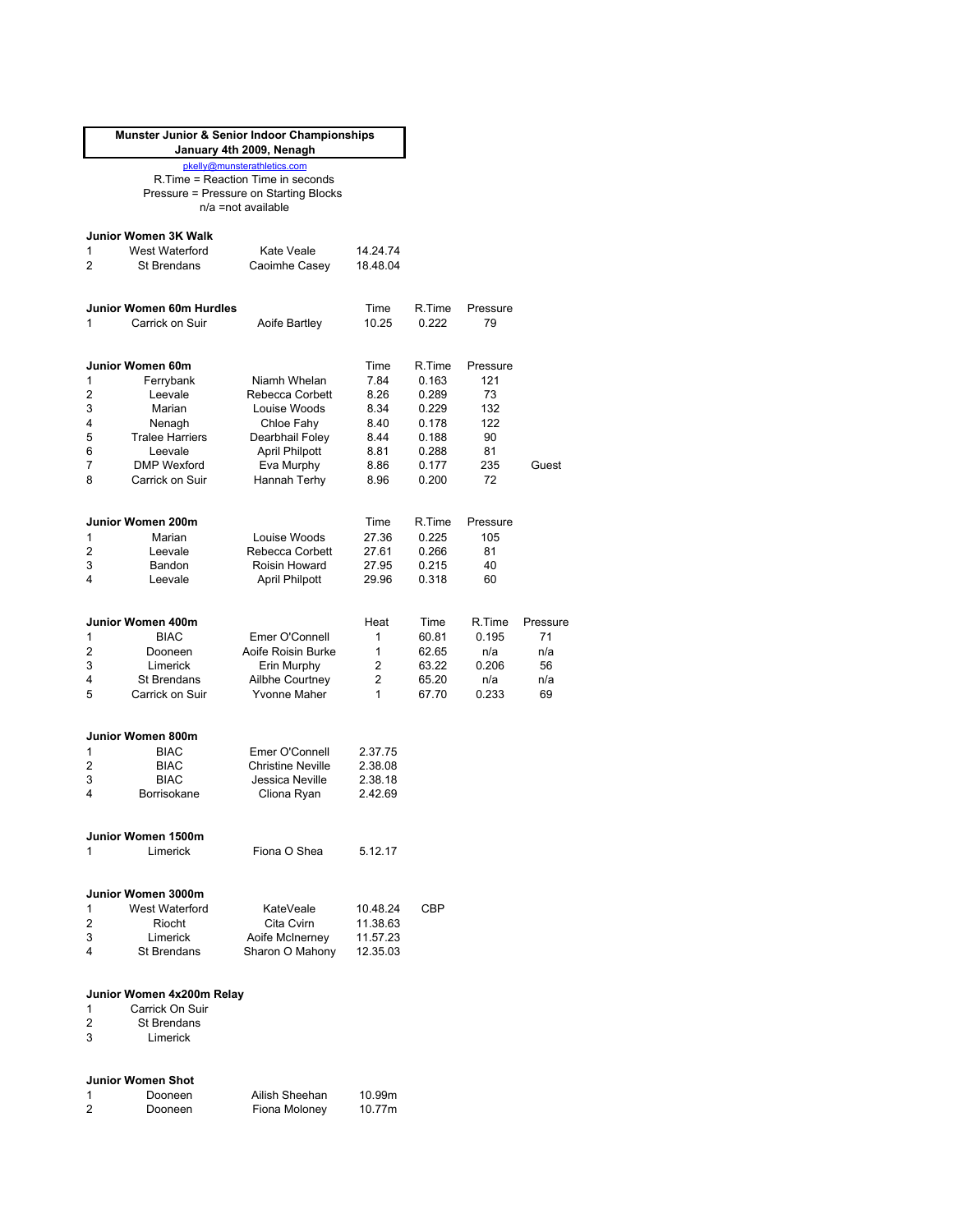| 3                       | Ferrybank                      | Cara Kennedy                | 10.05m       |                |            |      |       |                 |            |       |                 |
|-------------------------|--------------------------------|-----------------------------|--------------|----------------|------------|------|-------|-----------------|------------|-------|-----------------|
| 4                       | Bandon                         | Roisin Howard               | 9.44m        |                |            |      |       |                 |            |       |                 |
| 5                       | <b>BIAC</b>                    | Niamh Murphy                | 9.10m        |                |            |      |       |                 |            |       |                 |
| 6                       | St Brendans                    | Emma Leen                   | 7.70m        |                |            |      |       |                 |            |       |                 |
|                         |                                |                             |              |                |            |      |       |                 |            |       |                 |
|                         |                                |                             |              |                |            |      |       |                 |            |       |                 |
|                         |                                |                             |              |                |            |      |       |                 |            |       |                 |
|                         | Junior Women Long Jump         |                             |              |                |            |      |       |                 |            |       |                 |
| 1                       | Ferrybank                      | Nicola Power                | 5.28m        |                |            |      |       |                 |            |       |                 |
| $\overline{\mathbf{c}}$ | Bandon                         | Roisin Howard               | 5.00m        |                |            |      |       |                 |            |       |                 |
| 3                       | Nenagh                         | Chloe Fahy                  | 4.85m        |                |            |      |       |                 |            |       |                 |
| 4                       | Carrick on Suir                | Aoife Bartley               | 4.76m        |                |            |      |       |                 |            |       |                 |
|                         |                                |                             |              |                |            |      |       |                 |            |       |                 |
| 5                       | <b>Tralee Harriers</b>         | Sinead O'Connor             | 4.52m        |                |            |      |       |                 |            |       |                 |
| 6                       | Carrick on Suir                | Hannah Trehy                | 4.20m        |                |            |      |       |                 |            |       |                 |
|                         |                                |                             |              |                |            |      |       |                 |            |       |                 |
|                         |                                |                             |              |                |            |      |       |                 |            |       |                 |
|                         | Junior Women Triple Jump       |                             |              |                |            |      |       |                 |            |       |                 |
| 1                       | Carrick on Suir                | Aoife Bartley               | 10.46m       |                |            |      |       |                 |            |       |                 |
| $\overline{2}$          | Borrisokane                    | Lisa Kelly                  | 10.18m       |                |            |      |       |                 |            |       |                 |
|                         |                                |                             |              |                |            |      |       |                 |            |       |                 |
| 3                       | St Brendans                    | Ailbhe Courtney             | 10.14m       |                |            |      |       |                 |            |       |                 |
| 4                       | <b>Tralee Harriers</b>         | Sinead O Connor             | 10.11m       |                |            |      |       |                 |            |       |                 |
| 5                       | St Brendans                    | Una Marley                  | 8.79m        |                |            |      |       |                 |            |       |                 |
|                         |                                |                             |              |                |            |      |       |                 |            |       |                 |
|                         |                                |                             |              |                |            |      |       |                 |            |       |                 |
|                         | Junior Women High Jump         |                             |              |                |            |      |       |                 |            |       |                 |
| 1                       | Nenagh                         | Chloe Fahy                  | 1.58m        |                |            |      |       |                 |            |       |                 |
| $\overline{\mathbf{c}}$ | Bandon                         | Roisin Howard               | 1.55m        |                |            |      |       |                 |            |       |                 |
|                         |                                |                             |              |                |            |      |       |                 |            |       |                 |
| 3                       | Borrisokane                    | Lisa Kelly                  | 1.35m        |                |            |      |       |                 |            |       |                 |
|                         |                                |                             |              |                |            |      |       |                 |            |       |                 |
|                         |                                |                             |              |                |            |      |       |                 |            |       |                 |
|                         | <b>Junior Women Pole Vault</b> |                             |              |                |            |      |       |                 |            |       |                 |
| 1                       | Youghal                        | Nikita Savage               | 3.00m        | <b>CBP</b>     |            |      |       |                 |            |       |                 |
| $\overline{2}$          | <b>St Brendans</b>             | Una Marley                  | 2.00m        |                |            |      |       |                 |            |       |                 |
|                         |                                |                             |              |                |            |      |       |                 |            |       |                 |
|                         |                                |                             |              |                |            |      |       |                 |            |       |                 |
|                         |                                |                             |              |                |            |      |       |                 |            |       |                 |
|                         |                                |                             |              |                |            |      |       |                 |            |       |                 |
|                         | Junior Men 5K Walk             |                             |              |                |            |      |       |                 |            |       |                 |
|                         |                                |                             |              |                |            |      |       |                 |            |       |                 |
| 1                       | <b>FMV</b>                     | <b>Niall Prendeville</b>    | 23.47.43     |                |            |      |       |                 |            |       |                 |
| 2                       | West Waterford                 | Joe Conway                  | 26.56.94     |                |            |      |       |                 |            |       |                 |
| 3                       | Togher                         | Robert O' Neill             | 27.11.84     |                |            |      |       |                 |            |       |                 |
| 4                       | St Brendans                    | <b>Conor Slattery</b>       | 28.18.25     |                |            |      |       |                 |            |       |                 |
|                         |                                |                             |              |                |            |      |       |                 |            |       |                 |
|                         |                                |                             |              |                |            |      |       |                 |            |       |                 |
|                         | Junior Men 60m Hurdles         |                             | Final        | R.Time         | Pressure   |      |       |                 |            |       |                 |
|                         |                                |                             |              |                |            |      |       |                 |            |       |                 |
| 1                       | Leevale                        | Edmond O'Halloran           | 8.46         | 0.21           | 194        |      |       |                 |            |       |                 |
| 2                       | <b>Tralee Harriers</b>         | Maurice O Connor            | 9.14         | 0.19           | 140        |      |       |                 |            |       |                 |
| 3                       | Carrick on Suir                | Keith Smith                 | 9.17         | n/a            | n/a        |      |       |                 |            |       |                 |
| 4                       | Dooneen                        | Tim Crowe                   | 9.19         | 0.22           | 141        |      |       |                 |            |       |                 |
| г.                      | Ferrybank                      | Thomas Barr                 | 9.21         | 0.19           | 140        |      |       |                 |            |       |                 |
| 6                       | Limerick                       | Roland Pika                 | 10.18        | 0.17           | 129        |      |       |                 |            |       |                 |
| $\overline{7}$          |                                |                             |              |                |            |      |       |                 |            |       |                 |
|                         | Nenagh                         | Mel Corbett                 | 10.99        | 0.17           | 157        |      |       |                 |            |       |                 |
|                         |                                |                             |              |                |            |      |       |                 |            |       |                 |
|                         |                                |                             |              |                |            |      |       |                 |            |       |                 |
|                         |                                |                             |              | R.Time         | Pressure   | Semi |       | R.Time Pressure | Final      |       | R.Time Pressure |
|                         | Junior Men 60m Final           |                             | Heat         |                |            |      |       |                 |            |       |                 |
| 1                       | Ferrybank                      | <b>Christopher Russell</b>  | 7.39         | 0.190          | 135        | 7.19 | 0.196 | 160             | 7.09       | 0.165 | 161             |
|                         |                                |                             |              |                |            |      |       |                 |            |       |                 |
| 2                       | Dooneen                        | Nathan Jege                 | 7.36         | 0.200          | 191        | 7.37 | 0.193 | 231             | 7.27       | 0.164 | 203             |
| 3                       | Leevale                        | David Quilligan             | 7.34         | 0.165          | 92         | 7.30 | 0.226 | 225             | 7.32       | 0.202 | 167             |
| 4                       | Templemore                     | Kenneth O'Dwyer             | 7.42         | n/a            | n/a        | 7.43 | 0.177 | 231             | 7.35       | 0.262 | 178             |
| 5                       | Leevale                        | Edmond O'Halloran           | 7.57         | 0.193          | 182        | 7.41 | 0.221 | 158             | 7.40       | 0.189 | 194             |
| 6                       | Spa Muckross                   | Conal O'Callaghan           | 7.76         | 0.194          | 171        | 7.44 | 0.164 | 201             | 7.42       | 0.179 | 238             |
| $\overline{7}$          | <b>Tralee Harriers</b>         | Cian Foley                  |              | 0.178          | 71         | 7.42 | 0.197 | 170             | 7.42       |       | 240             |
|                         |                                |                             | 7.91         |                |            |      |       |                 |            | 0.217 |                 |
| 8                       | Sli Cualann                    | Patrick Costello            | 7.89         | 0.252          | 100        | 7.42 | 0.290 | 70              | <b>DNS</b> | Guest |                 |
|                         | Marian                         | Mark Fitzgerald             | 7.90         | 0.244          | 48         | 7.64 | 0.173 | 215             |            |       |                 |
|                         | Leevale                        | David Killeen               | 7.65         | 0.167          | 154        | 7.71 | 0.315 | 126             |            |       |                 |
|                         | Menapians                      | Aran Meyler                 | 8.08         | 0.210          | 182        | 7.74 | 0.232 | 98              |            | Guest |                 |
|                         | Limerick                       | Fintan Walsh                | 7.82         | 0.171          | 72         | 7.78 | 0.194 | 117             |            |       |                 |
|                         |                                | Conor Wilson                |              | 0.192          |            |      | 0.270 | 64              |            | Guest |                 |
|                         | Menapians                      |                             | 8.07         |                | 85         | 7.82 |       |                 |            |       |                 |
|                         | Menapians                      | Craig Maher                 | 7.42         | 0.196          | 136        | 7.86 | 0.166 | 87              |            | Guest |                 |
|                         | St Brendans<br>Limerick        | Ciaran Deane<br>Roland Pika | 7.67<br>7.85 | 0.171<br>0.182 | 110<br>231 | 7.90 | 0.170 | 86              |            |       |                 |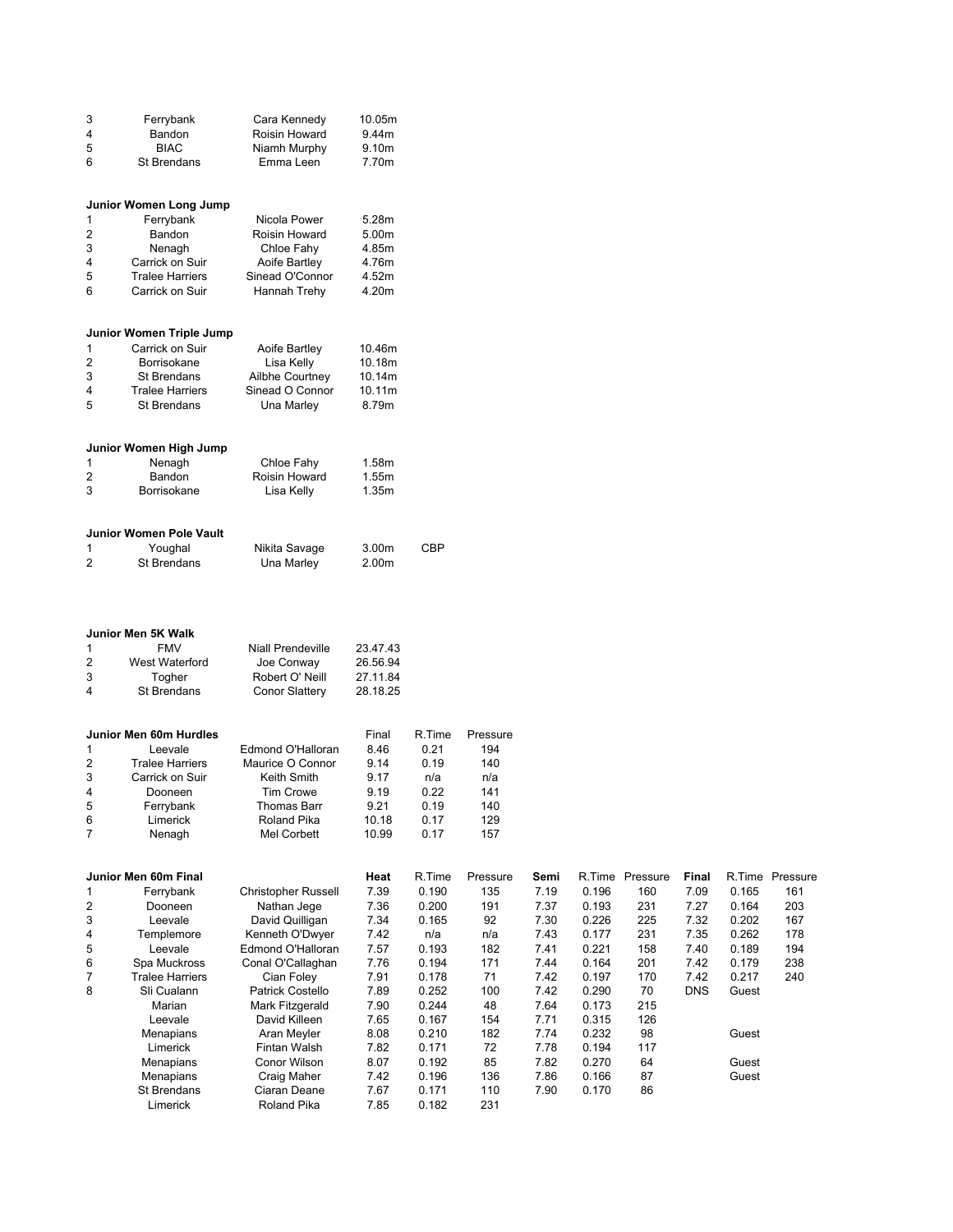|        | <b>St Brendans</b>               | Luke O Keffe                       | 7.78               | 0.319          | 227       |          |       |                 |
|--------|----------------------------------|------------------------------------|--------------------|----------------|-----------|----------|-------|-----------------|
|        | Nenagh                           | Mel Corbett                        | 7.68               | 0.192          | 143       |          |       |                 |
|        | Leevale                          | Patrick Maher                      | 7.70               | 0.182          | 151       |          |       |                 |
|        | <b>St Brendans</b>               | Jamie Green                        | 7.70               | 0.187          | 193       |          |       |                 |
|        | Carrick on Suir                  | Keith Smith                        | 7.74               | 0.190          | 180       |          |       |                 |
|        | Dooneen                          | Brendan Akamoum                    | 7.86               | 0.201          | 231       |          |       |                 |
|        | Limerick                         | Kieran Downes                      | 7.89               | 0.216          | 233       |          |       |                 |
|        | Ferrybank                        | Donal Brennan                      | 7.89               | 0.226          | 80        |          |       |                 |
|        | St Brendans                      | Dylan Roche                        | 7.93               | 0.190          | 58        |          |       |                 |
|        | Leevale                          | Gary Collins                       | 8.01               | 0.335          | 158       |          |       |                 |
|        | <b>Tralee Harriers</b>           | Michael Godley                     | 8.03               | 0.192          | 141       |          |       |                 |
|        | Coolquill                        | Shane Prout                        | 8.08               | 0.169          | 180       |          |       |                 |
|        | Leevale                          | Sam Lynch                          | 8.20               | 0.373          | 58        |          |       |                 |
|        | <b>St Brendans</b>               | Jack Regan-Kirwan                  |                    | 0.334          | 103       |          |       |                 |
|        | Dooneen                          | Ciaran Greenwood                   |                    | 0.184          | 192       |          |       |                 |
|        |                                  |                                    |                    |                |           |          |       |                 |
|        | Junior Men 200m                  |                                    | Heat               | R.Time         | Pressure  | Final    |       | R.Time Pressure |
| 1      | Ferrybank                        | <b>Christopher Russell</b>         | 23.04              | 0.242          | 103       | 22.88    | 0.261 | 86              |
| 2      | Leevale                          | David Quilligan                    | 23.28              | 0.279          | 137       | 22.90    | 0.212 | 129             |
| 3<br>4 | Leevale                          | Chris Murnane                      | 23.69              | 0.190          | 98        | 23.61    | 0.156 | 104             |
|        | Carrick on Suir<br>Leevale       | Dara Kervick<br>Paul Stack         | 23.73              | 0.319          | 153       | 23.60    | 0.176 | 137             |
|        | Leevale                          | David Killeen                      | 24.09              | 0.213<br>0.217 | 125<br>73 |          |       |                 |
|        | Marian                           | Mark Fitzgerald                    | 24.47<br>25.05     | 0.187          | 187       |          |       |                 |
|        | Dooneen                          | Thomas Ryan                        | 25.11              | 0.200          | 115       |          |       |                 |
|        | Menapians                        | Conor Wilson                       | 25.18              | 0.166          | 161       | Guest    |       |                 |
|        | Coolquill                        | <b>Shane Prout</b>                 | 25.83              | 0.198          | 42        |          |       |                 |
|        | Ferrybank                        | Stephen Murphy                     | 25.83              | 0.170          | 113       |          |       |                 |
|        | Leevale                          | Sam Lynch                          | 25.88              | 0.206          | 141       |          |       |                 |
|        | Ferrybank                        | Donal Brennan                      | 25.98              | 0.280          | 44        |          |       |                 |
|        | Menapians                        | Craig Maher                        | 26.18              | 0.325          | 90        | Guest    |       |                 |
|        | Leevale                          | Gary Collins                       | 27.50              | 0.206          | 141       |          |       |                 |
|        |                                  |                                    |                    |                |           |          |       |                 |
|        | Junior Men 400m                  |                                    | Heat               | Time           | R.Time    | Pressure |       |                 |
| 1      | Ferrybank                        | Thomas Barr                        | 1                  | 52.52          | 0.241     | 195      |       |                 |
| 2      | Leevale                          | <b>Cathal Ownes</b>                | 2                  | 52.83          | 0.194     | 122      |       |                 |
| 3      | Leevale                          | <b>Patrick Maher</b>               | 1                  | 53.25          | 0.385     | 187      |       |                 |
| 4      | Leevale                          | Shane Murray                       | 2                  | 54.52          | 0.223     | 95       |       |                 |
| 5      | Marian                           | Mark Fitzgerald                    | 1                  | 56.13          | 0.248     | 159      |       |                 |
| 6      | St Brendans                      | Luke O Keffe                       | 2                  | 56.26          | 0.241     | 195      |       |                 |
| 7      | St Brendans                      | Luke Evans                         | $\overline{2}$     | 60.50          | 0.276     | 43       |       |                 |
| 8      | Limerick                         | Robert Cunningham                  | 1                  | 61.90          | 0.265     | 32       |       |                 |
|        | Junior Men 800m                  |                                    |                    |                |           |          |       |                 |
| 1      | <b>Thurles Crokes</b>            | Keith Maher                        | 2.01.26            |                |           |          |       |                 |
| 2      | <b>BIAC</b>                      | Dean Cronin                        |                    |                |           |          |       |                 |
| 3      | <b>St Brendans</b>               | <b>Adrian Buckley</b>              | 2.01.56<br>2.43.22 |                |           |          |       |                 |
| 4      | <b>St Brendans</b>               | Dylan Carey                        | 2.49.31            |                |           |          |       |                 |
|        |                                  |                                    |                    |                |           |          |       |                 |
|        | Junior Men 1500m                 |                                    |                    |                |           |          |       |                 |
| 1      | Dooneen                          | Cathal O Connor                    | 4.09.03            |                |           |          |       |                 |
|        |                                  |                                    | 4.27.7             |                |           |          |       |                 |
| 2      | <b>Thurles Crokes</b>            | Keith Maher                        |                    |                |           |          |       |                 |
| 3      | West Muskerry                    | Michael O'Sullivan                 | 4.28.1             |                |           |          |       |                 |
| 4      | Templemore                       | James Maher                        | 5.40.2             |                |           |          |       |                 |
| 5      | <b>St Brendans</b>               | PJ Galvin                          | 5.41.3             |                |           |          |       |                 |
|        |                                  |                                    |                    |                |           |          |       |                 |
|        | Junior Men 3000m                 |                                    |                    |                |           |          |       |                 |
| 1      | Ennis Track                      | Liam Markham                       | 9.02.75            |                |           |          |       |                 |
| 2<br>3 | Emerald<br><b>Thurles Crokes</b> | Michael Carmody                    | 9.02.76<br>9.26.94 |                |           |          |       |                 |
| 4      | <b>Thurles Crokes</b>            | Christy O'Brien<br>Vincent Molumby | 9.30.88            |                |           |          |       |                 |
| 5      | West Waterford                   | Declan Power                       | 9.45.22            |                |           |          |       |                 |
| 6      | Marian                           | <b>Fergal Smithwick</b>            | 10.23.32           |                |           |          |       |                 |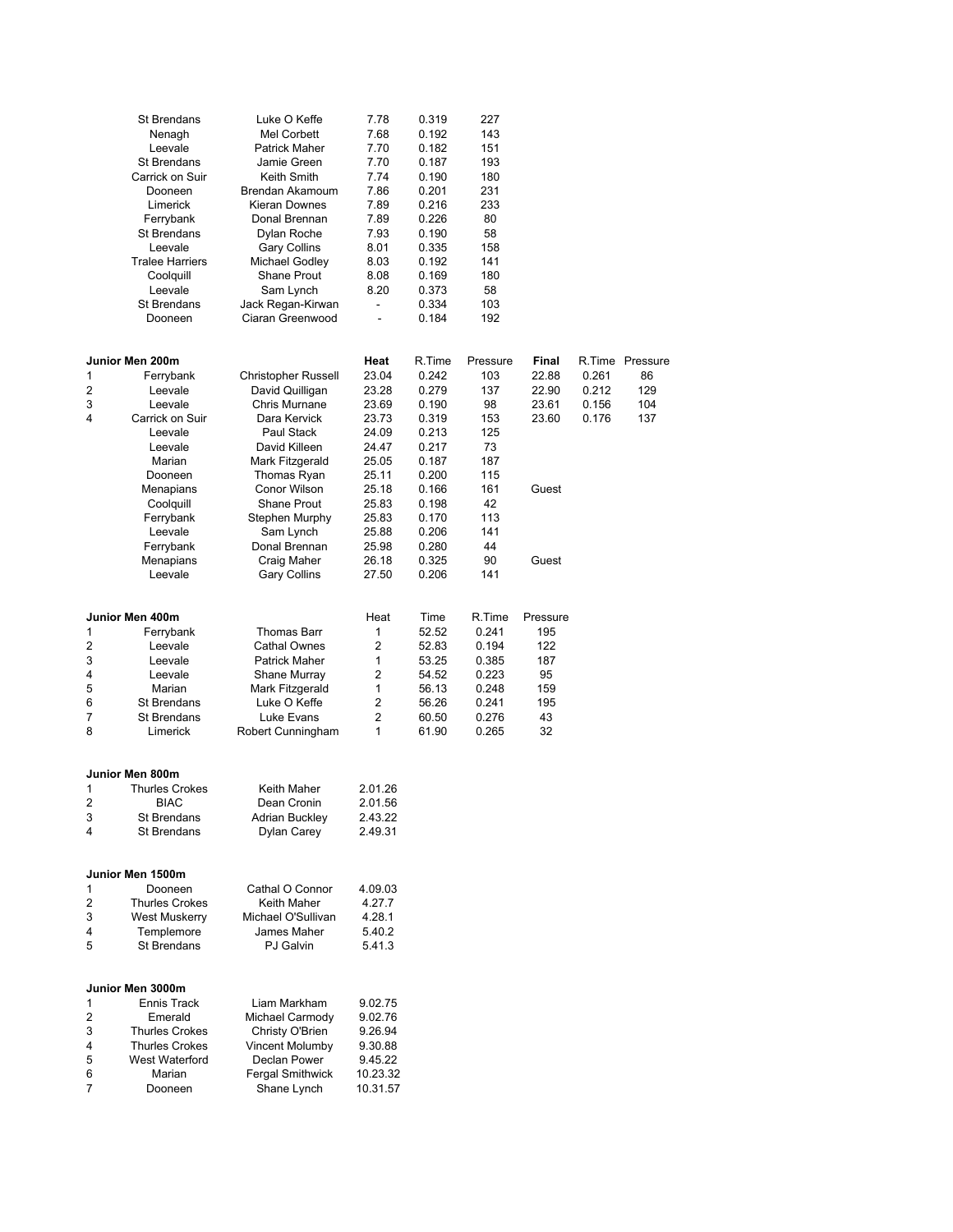| Junior Men 4x200m Relay |           |        |  |  |  |
|-------------------------|-----------|--------|--|--|--|
| 1                       | Leevale A | 1.36.5 |  |  |  |
| 2                       | Leevale B | 1.40.3 |  |  |  |
| 3                       | Dooneen A | 1.40.8 |  |  |  |

# Junior Men Shot

| $\mathbf{1}$   | <b>FMV</b> | Daniel Clifford     | 14.02m |       |
|----------------|------------|---------------------|--------|-------|
| $\mathcal{P}$  | <b>GCH</b> | Eanna O Cathain     | 13.52m | Guest |
| 3              | Dooneen    | Emmanuel Sabayo     | 9.58m  |       |
| $\overline{4}$ | Leevale    | <b>Gary Collins</b> | 9.40m  |       |
| 5              | Limerick   | Fintan Walsh        | 9.04m  |       |
| 6              | Dooneen    | Kevin Lynch         | 8.18m  |       |
|                |            |                     |        |       |

#### Junior Men 28lb for Distance

|   | <b>GCH</b>  | Eanna O Cathain      | 8.05m | Guest |
|---|-------------|----------------------|-------|-------|
| 2 | Dooneen     | Kevin Lynch          | 5.75m |       |
| 3 | Templemore  | Kenneth Dywer        | 5.64m |       |
| 4 | St Brendans | <b>Stewart Nolan</b> | 4.91m |       |
|   |             |                      |       |       |

### Junior Men Long Jump

| Roland Pika<br>$\mathcal{P}$<br>Limerick         | 6.39m |
|--------------------------------------------------|-------|
|                                                  | 5.81m |
| 3<br><b>Emmanuel Sabayo</b><br>Dooneen           | 5.74m |
| Keith Smith<br>Carrick on Suir<br>$\overline{4}$ | 5.74m |
| Carrick on Suir<br>Shane O'Dwyer<br>5            | 5.66m |
| Michael Godley<br>6<br><b>Tralee Harriers</b>    | 5.30m |
| Fintan Walsh<br>Limerick<br>7                    | 4.68m |

### Junior Men Triple Jump

| $\mathbf{1}$   | Coolguill              | <b>Shane Prout</b> | 12.62m            |
|----------------|------------------------|--------------------|-------------------|
| $\mathcal{P}$  | <b>Tralee Harriers</b> | Michael Godley     | 11.44m            |
| 3              | St Brendans            | Jamie Green        | 10.99m            |
| $\overline{4}$ | Templemore             | Stephen O'Riordan  | 10.78m            |
| -5             | St Brendans            | Jack Regan-Kirwan  | 10.04m            |
| 6              | St Brendans            | Dylan Roche        | 9.92 <sub>m</sub> |
|                |                        |                    |                   |

## Junior Men Pole Vault

|   | <b>FMV</b>  | Jonathon Foley | 3.20 <sub>m</sub> |
|---|-------------|----------------|-------------------|
| 2 | St Brendans | Jamie Green    | 2.60m             |
|   |             |                |                   |

### Junior Men High Jump

|               | Ferrybank              | Andrew Heffernan     | 1.85m |
|---------------|------------------------|----------------------|-------|
| $\mathcal{P}$ | Carrick on Suir        | Shane O'Dwyer        | 1.75m |
| 3             | <b>Tralee Harriers</b> | Andrew Kearney       | 1.70m |
| 4             | St Brendans            | <b>Stewart Nolan</b> | 1.65m |
| -5            | St Brendans            | <b>PJ</b> Galvin     | 1.60m |
| 6             | St Brendans            | Ciaran Deane         | 1.40m |
|               |                        |                      |       |

|              | Senior Women 60 m Hurdles |                     | Time  | R.Time | Pressure |       |
|--------------|---------------------------|---------------------|-------|--------|----------|-------|
| 1            | Spa Fenit Barrow          | <b>Emily Brick</b>  | 11.68 | 0.341  | 71       |       |
|              | Senior Women 60m          |                     | Time  | R.Time | Pressure |       |
| 1            | Spa Fenit Barrow          | Emily Brick         | 8.99  | n/a    | n/a      |       |
|              | Senior Women 200m         |                     | Time  | R.Time | Pressure |       |
| 1            | <b>DMP</b> Wexford        | Antoinette Stafford | 26.56 | 0.278  | 205      | Guest |
|              | Senior Women 400m         |                     | Time  | R.Time | Pressure |       |
| $\mathbf{1}$ | Belgooly                  | Christina Broderick | 61.25 | 0.233  | 69       |       |
| 2            | Leevale                   | Katey Byrd          | 65.72 | 0.181  | 44       |       |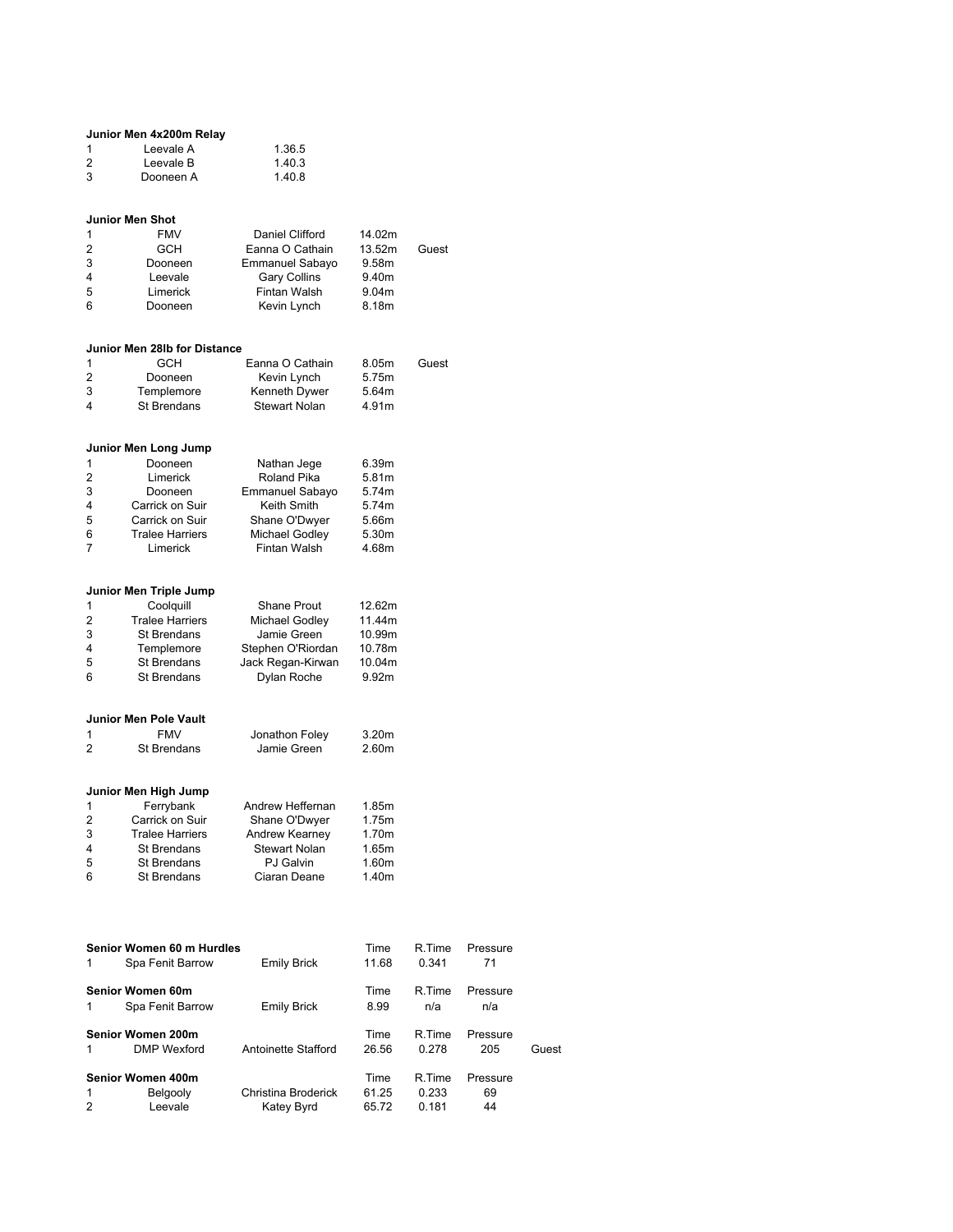|                                | Senior Women 800m                                   |                                           |                      |                |            |              |                |                 |            |       |                 |       |
|--------------------------------|-----------------------------------------------------|-------------------------------------------|----------------------|----------------|------------|--------------|----------------|-----------------|------------|-------|-----------------|-------|
| $\mathbf{1}$                   | Riocht                                              | Laura Crowe                               | 2.14.02              |                |            |              |                |                 |            |       |                 |       |
| $\overline{c}$                 | Belgooly                                            | Dawn Kelly                                | 2.22.90              |                |            |              |                |                 |            |       |                 |       |
| 3                              | Ennis Track                                         | Deirdre Troy                              | 2.24.50              |                |            |              |                |                 |            |       |                 |       |
| 4                              | Leevale                                             | Andrea Bickerdyke                         | 2.27.45              |                |            |              |                |                 |            |       |                 |       |
| 5                              | Duhallow                                            | Carol Finn                                | 2.34.28              |                |            |              |                |                 |            |       |                 |       |
| 6                              | Leevale                                             | Aisling Gould                             | 2.58.48              |                |            |              |                |                 |            |       |                 |       |
|                                |                                                     |                                           |                      |                |            |              |                |                 |            |       |                 |       |
|                                | Senior Women 1500m                                  |                                           |                      |                |            |              |                |                 |            |       |                 |       |
| 1                              | Leevale                                             | Andrea Bickerdyke                         | 5.27.45              |                |            |              |                |                 |            |       |                 |       |
|                                | Senior Women 3000m                                  |                                           |                      |                |            |              |                |                 |            |       |                 |       |
| 1                              | Duhallow                                            | Michelle Finn                             | 10.44.75             |                |            |              |                |                 |            |       |                 |       |
| $\overline{c}$                 | Leevale                                             | Jessica Von Hatten                        | 10.52.68             |                |            |              |                |                 |            |       |                 |       |
| 3                              | Nenagh                                              | Alvy Carragher                            | 11.13.56             |                |            |              |                |                 |            |       |                 |       |
|                                |                                                     |                                           |                      |                |            |              |                |                 |            |       |                 |       |
| 1                              | Senior Women 4x200m Relay<br>Leevale                |                                           |                      |                |            |              |                |                 |            |       |                 |       |
|                                | <b>Senior Women Shot</b>                            |                                           |                      |                |            |              |                |                 |            |       |                 |       |
|                                |                                                     |                                           |                      |                |            |              |                |                 |            |       |                 |       |
| $\mathbf{1}$<br>$\overline{c}$ | Templemore<br>Gneevguilla                           | Caitriona Ryan<br>Sheila O'Donoghue       | 10.81m<br>9.45m      |                |            |              |                |                 |            |       |                 |       |
| 3                              | <b>Bilboa</b>                                       | Aoife O'Malley                            | 9.14m                |                |            |              |                |                 |            |       |                 |       |
| 4                              | Bandon                                              | Priscilla O'Sullivan                      | 8.58m                |                |            |              |                |                 |            |       |                 |       |
|                                |                                                     |                                           |                      |                |            |              |                |                 |            |       |                 |       |
|                                |                                                     |                                           |                      |                |            |              |                |                 |            |       |                 |       |
|                                | <b>Senior Women Long Jump</b><br><b>DMP</b> Wexford |                                           |                      | Guest          |            |              |                |                 |            |       |                 |       |
| $\mathbf{1}$<br>2              | Spa Fenit                                           | Antoinette Stafford<br><b>Emily Brick</b> | 5.56m<br>4.39m       |                |            |              |                |                 |            |       |                 |       |
| 3                              | Bilboa                                              | Aoife O'Malley                            | 4.19m                |                |            |              |                |                 |            |       |                 |       |
|                                |                                                     |                                           |                      |                |            |              |                |                 |            |       |                 |       |
|                                |                                                     |                                           |                      |                |            |              |                |                 |            |       |                 |       |
| 1                              | Senior Women Triple Jump<br>Spa Fenit Barrow        | <b>Emily Brick</b>                        | 9.09m                |                |            |              |                |                 |            |       |                 |       |
|                                |                                                     |                                           |                      |                |            |              |                |                 |            |       |                 |       |
|                                | <b>Senior Women Pole Vault</b>                      |                                           |                      |                |            |              |                |                 |            |       |                 |       |
| 1                              | Youghal                                             | Sarah Ryan                                | 2.60m                |                |            |              |                |                 |            |       |                 |       |
|                                |                                                     |                                           |                      |                |            |              |                |                 |            |       |                 |       |
|                                |                                                     |                                           |                      |                |            |              |                |                 |            |       |                 |       |
|                                | Senior Men 5K walk                                  |                                           |                      |                |            |              |                |                 |            |       |                 |       |
| 1<br>2                         | Togher<br><b>Mullingar Harriers</b>                 | <b>Tim Healy</b><br>Sean McMullan         | 24.28.22<br>28.01.39 | Guest          |            |              |                |                 |            |       |                 |       |
|                                |                                                     |                                           |                      |                |            |              |                |                 |            |       |                 |       |
|                                | Senior Men 60m Hurdles                              |                                           | Time                 | R.Time         | Pressure   |              |                |                 |            |       |                 |       |
| 1                              | Letterkenny                                         | Kevin Grant                               | 9.99                 | 0.234          | 106        | Guest        |                |                 |            |       |                 |       |
| $\overline{2}$                 | <b>Rising Sun</b>                                   | Breandán Dennehy                          | 10.04                | 0.163          | 203        |              |                |                 |            |       |                 |       |
|                                |                                                     |                                           |                      |                |            |              |                |                 |            |       |                 |       |
|                                | Senior Men 60 M                                     |                                           | Heat                 | R.Time         | Pressure   | Semi         |                | R.Time Pressure | Final      |       | R.Time Pressure |       |
| 1                              | Riocht                                              | Jer O'Donoghue                            | 6.97                 | 0.161          | 241        | 6.94         | 0.168          | 233             | 6.91       | 0.168 | 231             |       |
| $\overline{2}$                 | Leevale                                             | Derek Duff                                | 7.13                 | 0.171          | 76         | 7.08         | 0.122          | 129             | 7.14       | 0.114 | 173             |       |
| 3                              | Leevale                                             | Carl McNamara                             | 7.24                 | 0.120          | 234        | 7.27         | 0.125          | 230             | 7.26       | 0.128 | 208             |       |
| 4                              | Menapians                                           | <b>Barry Upton</b>                        | 7.38                 | 0.172          | 168        | 7.36         | 0.172          | 187             | 7.29       | 0.163 | 167             | Guest |
| 5                              | Crusaders                                           | Antoine Burke                             | 7.44                 | 0.219          | 240        | 7.39         | 0.191          | 240             | 7.35       | 0.165 | 240             | Guest |
| 6                              | Dooneen                                             | Zoltan Gyomber                            | 7.41                 | 0.210          | 237        | 7.37         | 0.230          | 237             | 7.41       | 0.202 | 240             |       |
| $\overline{7}$                 | Leevale                                             | John Corr                                 | 7.63                 | n/a            | n/a        | 7.49         | 0.160          | 236             | 7.49       | 0.170 | 154             |       |
|                                | Riocht                                              | Ciaran McCabe                             | 7.41                 | 0.216          | 140        | 7.37         | 0.208          | 121             | <b>DNF</b> | 0.204 | 109             |       |
|                                | Menapians                                           | Kevin Cogley                              | 7.23                 | 0.184          | 241        | 7.10         | 0.151          | 235             | <b>DNS</b> | Guest |                 |       |
|                                | <b>UCC</b>                                          | Denis Finnegan                            | 7.59                 | 0.142          | 120        | 7.36         | 0.172          | 187             |            |       |                 |       |
|                                | Iveragh<br><b>Tralee Harriers</b>                   | Colm Lynch<br>David Boyd                  | 7.55<br>7.54         | 0.165<br>0.180 | 240<br>192 | 7.50<br>7.51 | 0.171<br>0.158 | 218<br>202      |            |       |                 |       |
|                                | Dooneen                                             | Simon Hogan                               | 7.71                 | 0.227          | 118        |              |                |                 |            |       |                 |       |
|                                | <b>Tullamore Harriers</b>                           | Ray Delaney                               | 8.07                 | 0.250          | 240        | Guest        |                |                 |            |       |                 |       |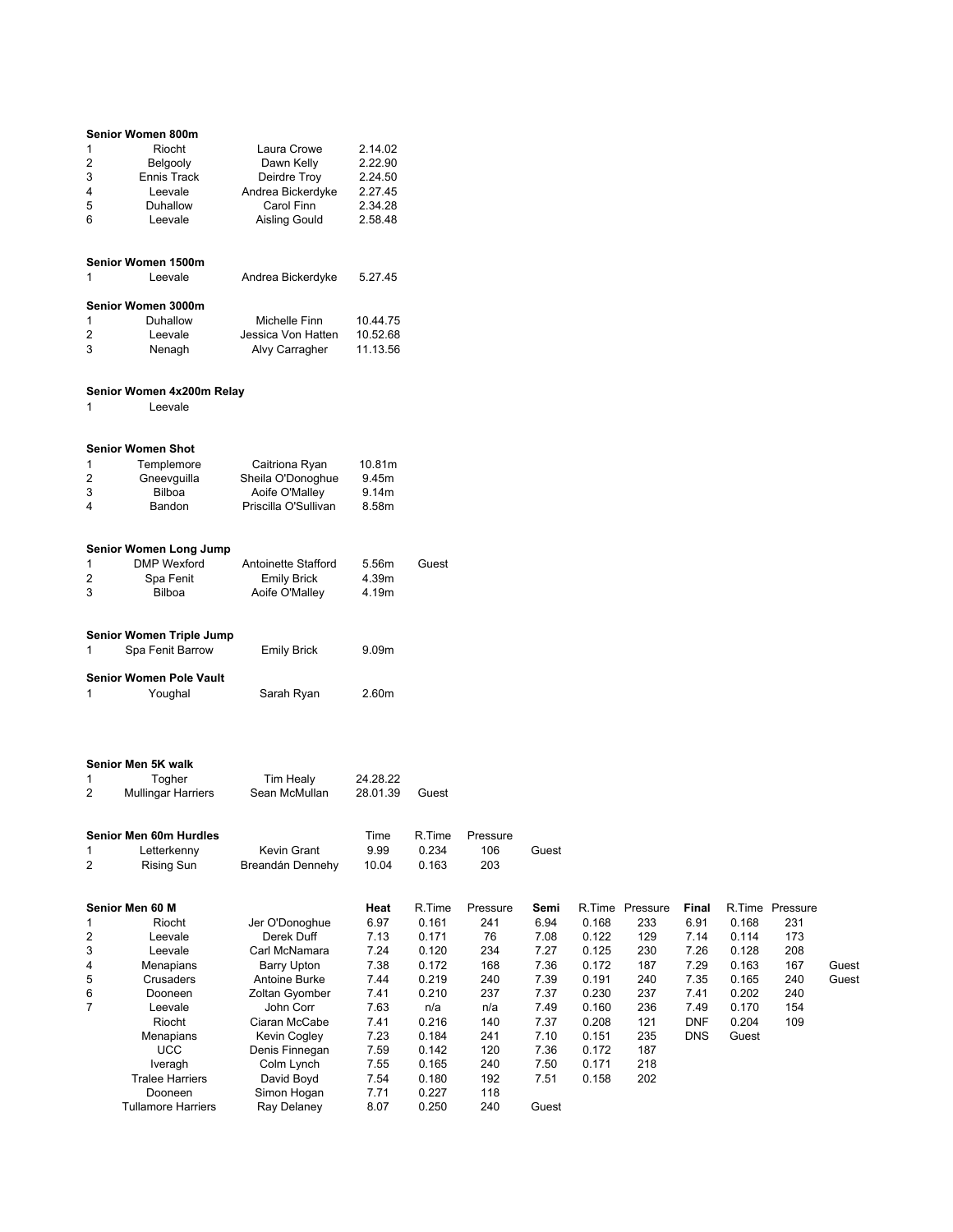|                   | <b>Rising Sun</b><br>Limerick<br>Togher<br>Riocht<br>Leevale                                                                                                                         | Brendan Dennehy<br>Ger Cunningham<br>Ronan Foley<br><b>Tomas Griffin</b><br>Yuri Kasamov                                                                                                   | 8.71<br>8.14<br>8.18<br>7.71<br>DNF                                                                              | 0.223<br>0.211<br>0.197<br>0.198<br>0.180                                                                  | 112<br>113<br>206<br>240<br>138                                                            |                                                            |                |                               |
|-------------------|--------------------------------------------------------------------------------------------------------------------------------------------------------------------------------------|--------------------------------------------------------------------------------------------------------------------------------------------------------------------------------------------|------------------------------------------------------------------------------------------------------------------|------------------------------------------------------------------------------------------------------------|--------------------------------------------------------------------------------------------|------------------------------------------------------------|----------------|-------------------------------|
| $\mathbf{1}$<br>2 | Senior Men 200m<br>Dooneen<br>Iveragh<br>Menapians<br>Leevale<br>Riocht<br><b>Tralee Harriers</b><br>Dooneen<br>Leevale<br>Limerick<br>Nenagh<br><b>Tullamore Harriers</b><br>Togher | Zoltan Gymber<br>Colm Lynch<br><b>Barry Upton</b><br>Carl McNamara<br>Ciaran McCabe<br>David Boyd<br>Simon Hogan<br>JohnCorr<br>Ger Cunningham<br>Kevin Finn<br>Ray Delaney<br>Ronan Foley | Heat<br>23.17<br>23.52<br>23.69<br>23.73<br>24.03<br>24.69<br>25.22<br>25.53<br>26.12<br>26.14<br>26.29<br>27.35 | R.Time<br>0.240<br>0.181<br>0.225<br>0.192<br>n/a<br>0.190<br>0.279<br>n/a<br>n/a<br>n/a<br>0.278<br>0.233 | Pressure<br>151<br>101<br>128<br>151<br>n/a<br>140<br>65<br>n/a<br>n/a<br>n/a<br>92<br>111 | Final<br>23.1<br>23.7<br><b>DNS</b><br><b>DNS</b><br>Guest | 0.196<br>0.238 | R.Time Pressure<br>100<br>142 |
|                   | Senior Men 400m                                                                                                                                                                      |                                                                                                                                                                                            | Heat                                                                                                             | Time                                                                                                       | R.Time                                                                                     | Pressure                                                   |                |                               |
| 1                 | Crusaders                                                                                                                                                                            | <b>Antoine Burke</b>                                                                                                                                                                       | 1                                                                                                                | 51.03                                                                                                      | 0.189                                                                                      | 235                                                        | Guest          |                               |
| 2<br>3            | Togher<br>Crusaders                                                                                                                                                                  | Liam O' Brien<br>Tomas Burke                                                                                                                                                               | 2<br>1                                                                                                           | 54.49<br>55.89                                                                                             | 0.303<br>0.276                                                                             | 180<br>156                                                 | Guest          |                               |
| 4                 | Nenagh                                                                                                                                                                               | Kevin Finn                                                                                                                                                                                 | 2                                                                                                                | 58.51                                                                                                      | 0.283                                                                                      | 192                                                        |                |                               |
| 5                 | Menapians                                                                                                                                                                            | Damian Walsh                                                                                                                                                                               | 2                                                                                                                | 59.1                                                                                                       | 0.283                                                                                      | 94                                                         | Guest          |                               |
| 6                 | <b>Tullamore Harriers</b>                                                                                                                                                            | Paul Kilmartin                                                                                                                                                                             | 1                                                                                                                | 60.55                                                                                                      | 0.334                                                                                      | 180                                                        | Guest          |                               |
| 800m              | <b>Senior Men</b>                                                                                                                                                                    |                                                                                                                                                                                            |                                                                                                                  |                                                                                                            |                                                                                            |                                                            |                |                               |
| 1                 | <b>UCC</b>                                                                                                                                                                           | Ciaran Collins                                                                                                                                                                             | 1.58.59                                                                                                          |                                                                                                            |                                                                                            |                                                            |                |                               |
| 2                 | <b>Tralee Harriers</b>                                                                                                                                                               | Dara O Carroll                                                                                                                                                                             | 2.07.05                                                                                                          |                                                                                                            |                                                                                            |                                                            |                |                               |
| 3                 | Togher                                                                                                                                                                               | Kieran Cunningham                                                                                                                                                                          | 2.08.64                                                                                                          |                                                                                                            |                                                                                            |                                                            |                |                               |
| 4<br>5            | Bantry<br>Limerick                                                                                                                                                                   | <b>Aidan Mullins</b><br>Pius McGrath                                                                                                                                                       | 2.08.87<br>2.13.66                                                                                               |                                                                                                            |                                                                                            |                                                            |                |                               |
| 6                 | Eagle                                                                                                                                                                                | Dave Muldowney                                                                                                                                                                             | 2.14.71                                                                                                          |                                                                                                            |                                                                                            |                                                            |                |                               |
|                   | Senior Men 1500m                                                                                                                                                                     |                                                                                                                                                                                            |                                                                                                                  |                                                                                                            |                                                                                            |                                                            |                |                               |
| 1                 | Leevale                                                                                                                                                                              | Mark Hanrahan                                                                                                                                                                              | 3.56.45                                                                                                          | <b>CBP</b>                                                                                                 |                                                                                            |                                                            |                |                               |
| 2<br>3            | Sligo                                                                                                                                                                                | Dermot McDermott                                                                                                                                                                           | 4.15.04                                                                                                          | Guest                                                                                                      |                                                                                            |                                                            |                |                               |
| 4                 | Bandon<br>Waterford                                                                                                                                                                  | Ronan Duggan<br><b>Brian Swaby</b>                                                                                                                                                         | 4.18.95<br>4.27.74                                                                                               |                                                                                                            |                                                                                            |                                                            |                |                               |
| 5                 | Marian                                                                                                                                                                               | <b>Brian Murphy</b>                                                                                                                                                                        | 4.32.21                                                                                                          |                                                                                                            |                                                                                            |                                                            |                |                               |
| 6                 | Eagle                                                                                                                                                                                | Dave Muldowney                                                                                                                                                                             | 4.37.88                                                                                                          |                                                                                                            |                                                                                            |                                                            |                |                               |
|                   | Senior Men 3000m*                                                                                                                                                                    |                                                                                                                                                                                            |                                                                                                                  |                                                                                                            |                                                                                            |                                                            |                |                               |
| 1                 | <b>West Limerick</b>                                                                                                                                                                 | Pat McCartan                                                                                                                                                                               | 8.35.5                                                                                                           |                                                                                                            |                                                                                            |                                                            |                |                               |
| 2<br>3            | Sligo                                                                                                                                                                                | Martin Conroy<br>Brian Markham                                                                                                                                                             | 8.36.0<br>8.40.0                                                                                                 | Guest                                                                                                      |                                                                                            |                                                            |                |                               |
| 4                 | Ennis Track<br>East Cork                                                                                                                                                             | James McCarthy                                                                                                                                                                             | 8.50.0                                                                                                           |                                                                                                            |                                                                                            |                                                            |                |                               |
| 5                 | East Cork                                                                                                                                                                            | Sean McGrath                                                                                                                                                                               | 8.52.0                                                                                                           |                                                                                                            |                                                                                            |                                                            |                |                               |
| 6                 | Leevale                                                                                                                                                                              | Jame Grufferty                                                                                                                                                                             | L,                                                                                                               |                                                                                                            |                                                                                            |                                                            |                |                               |
| 7                 | Leevale                                                                                                                                                                              | George Boyle                                                                                                                                                                               |                                                                                                                  |                                                                                                            |                                                                                            |                                                            |                |                               |
| 8                 | Marian                                                                                                                                                                               | <b>Brian Murphy</b>                                                                                                                                                                        |                                                                                                                  |                                                                                                            |                                                                                            |                                                            |                |                               |
| 9                 | Ennis Track                                                                                                                                                                          | <b>Brian McGinley</b>                                                                                                                                                                      |                                                                                                                  |                                                                                                            |                                                                                            |                                                            |                |                               |
| 10                | <b>Thurles Crokes</b>                                                                                                                                                                | Shane Mullaney                                                                                                                                                                             |                                                                                                                  |                                                                                                            |                                                                                            |                                                            |                |                               |
| 11                | Leevale                                                                                                                                                                              | Chris Harrington                                                                                                                                                                           |                                                                                                                  |                                                                                                            |                                                                                            |                                                            |                |                               |
|                   |                                                                                                                                                                                      | (*Anybody with handtimes for this event please email pkelly@munsterathletics.com)                                                                                                          |                                                                                                                  |                                                                                                            |                                                                                            |                                                            |                |                               |

## Senior Men 4x200m Relay

1 Tralee Harriers<br>2 Limerick

Limerick